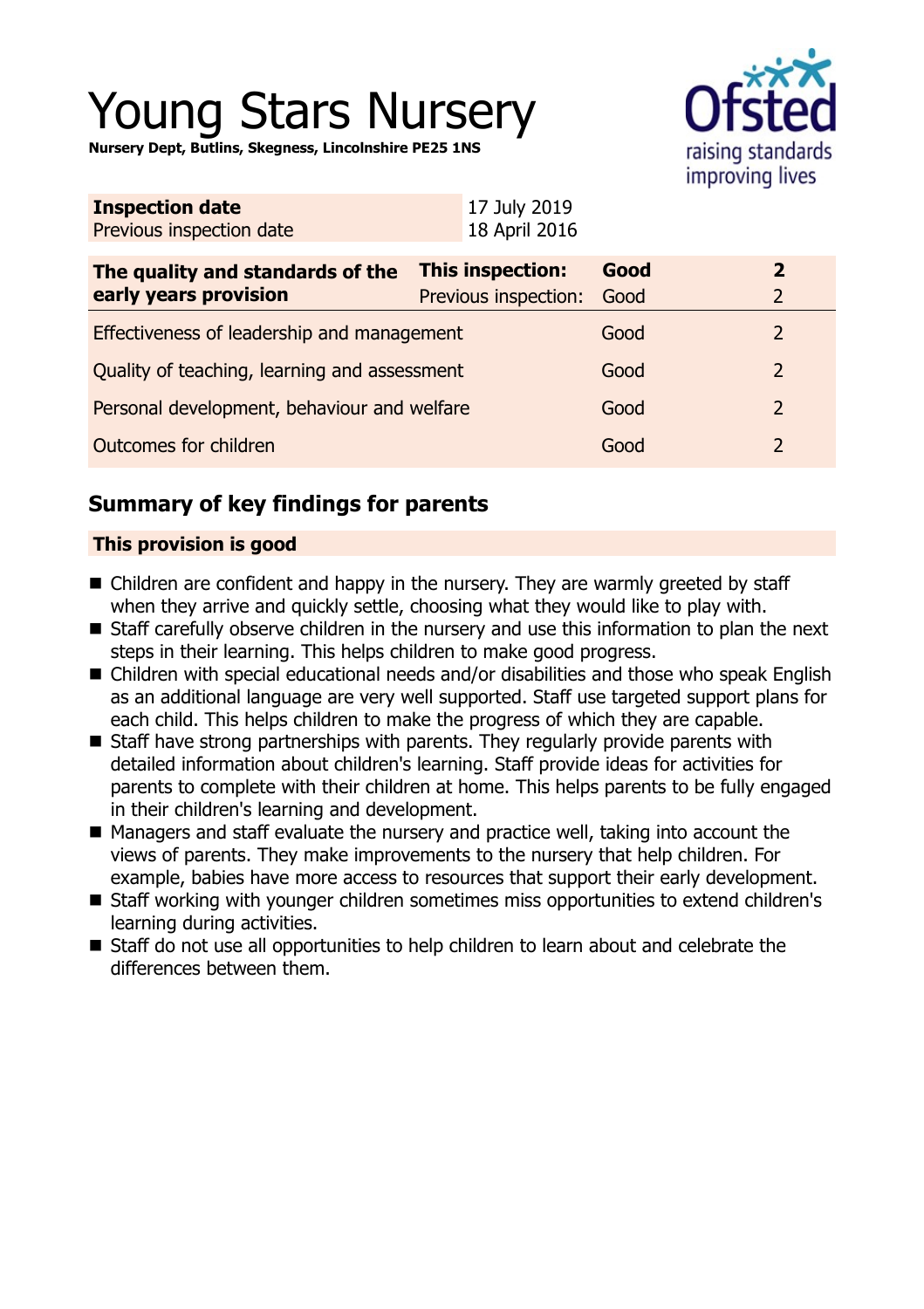# **What the setting needs to do to improve further**

## **To further improve the quality of the early years provision the provider should:**

- use more opportunities to extend children's learning in activities for younger children
- $\blacksquare$  increase opportunities to help children to learn about and celebrate the differences between them.

## **Inspection activities**

- The inspector observed the quality of teaching as children played inside and outside.
- $\blacksquare$  The inspector observed an activity with the deputy manager and discussed the quality of teaching.
- $\blacksquare$  The inspector spoke with the management team, staff and children at convenient times during the inspection.
- $\blacksquare$  The inspector considered the views of parents through discussions and written feedback.
- The inspector sampled documentation, including children's assessment records and the nursery's self-evaluation.

**Inspector** Susan Sykes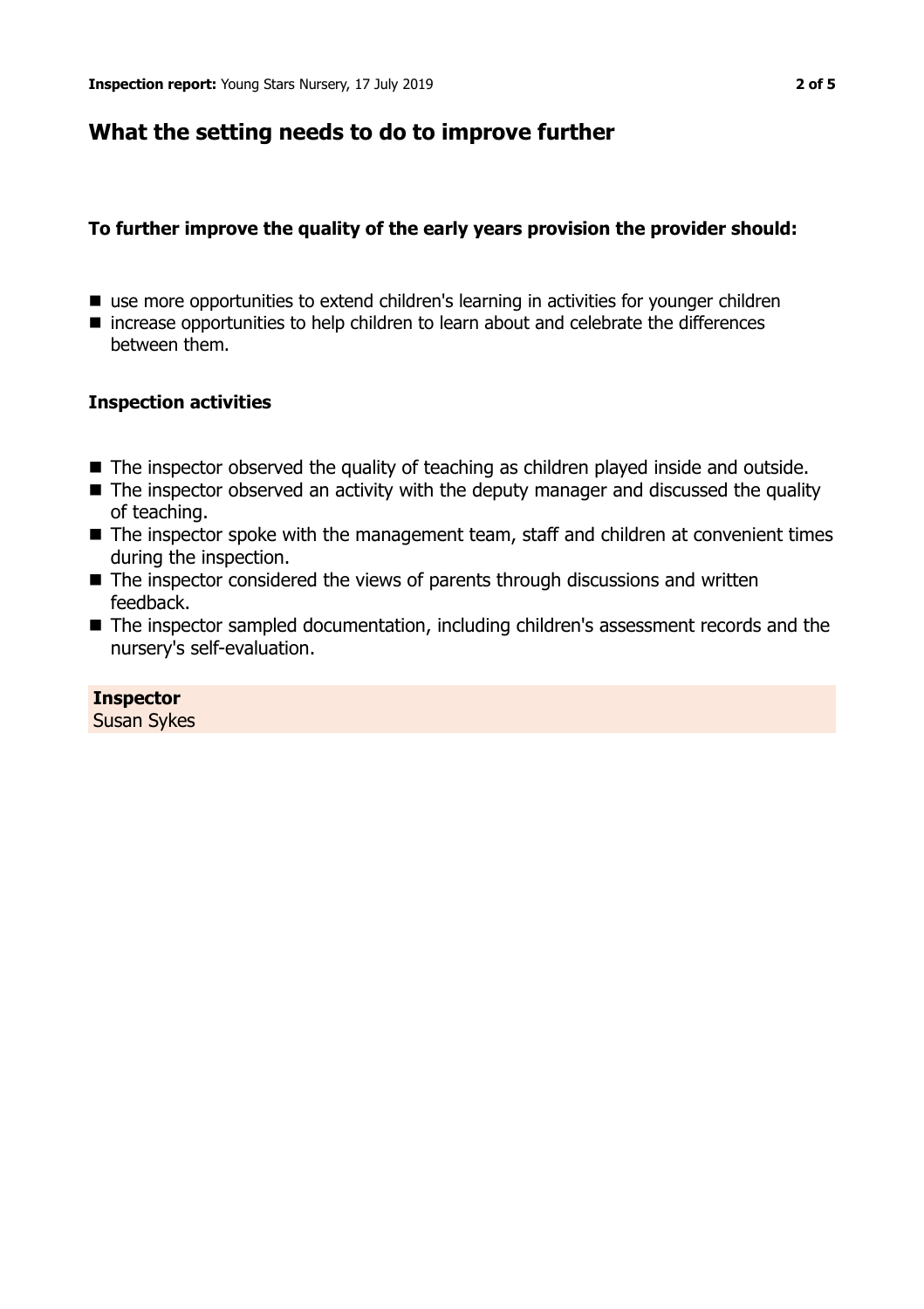# **Inspection findings**

#### **Effectiveness of leadership and management is good**

Safeguarding is effective. Staff have a very good understanding of how to recognise and report child protection concerns to help keep children safe. Senior staff carefully monitor children's progress to identify any gaps in their learning so that these can be addressed. For example, they recently identified that supporting children's mathematical development was an area to improve on. As a result, staff accessed training to increase their knowledge and additional resources have been purchased. This has helped children to make more progress in this area of learning. Staff are well qualified and this helps them to deliver good-quality learning and development opportunities for children. Managers and staff work well with other professionals and outside agencies. This helps them to provide specialist support for children where it is needed.

### **Quality of teaching, learning and assessment is good**

Overall, staff plan activities well to match children's interests and needs. Staff in the baby room offer a good range of activities. For example, very young children persist at attaching pegs to a tin. Staff show children what to do and offer encouragement. This helps to develop children's hand-to-eye coordination and the praise given by staff supports their self-esteem. Children's communication and language skills are well supported. Babies snuggle with staff as they read to them, talking about familiar characters. Staff read books and make stories interactive for older children. The children join in with familiar stories, excitedly talking about what will happen next. Staff working with older children skilfully bring learning opportunities into children's play. For instance, children are engrossed as they have a treasure hunt to find pretend flowers in a garden area. Staff skilfully use questions, such as, 'How many more flowers do we need to make five?' This helps children's mathematical development.

#### **Personal development, behaviour and welfare are good**

Staff provide children with a stimulating environment inside and outdoors. This helps children to be engaged in the play of their choice. Settling-in arrangements for new children are flexible to meet children's and families' needs. Staff gather a good range of information about children's needs before they start at the nursery. This helps them to plan for each child straight away. Children's good health is well promoted. For example, they are provided with healthy snacks and meals and they have access to fresh air and exercise on a daily basis. Children behave well and show they are forming firm friendships. For instance, they seek each other out to play together, pretending to make cakes with play dough and negotiating the play scenario.

#### **Outcomes for children are good**

Children are learning skills to prepare them for their next stage in learning and their eventual move to school. Children are keen and motivated learners. Older children persevere as they complete simple programmes on the computer. This also helps their understanding of using technology. Younger children develop their physical skills well. For instance, they confidently move around the room to explore the resources. Children have opportunities to practise their early writing skills. For example, they use chalks on the pavement area outdoors to create intricate pictures and marks.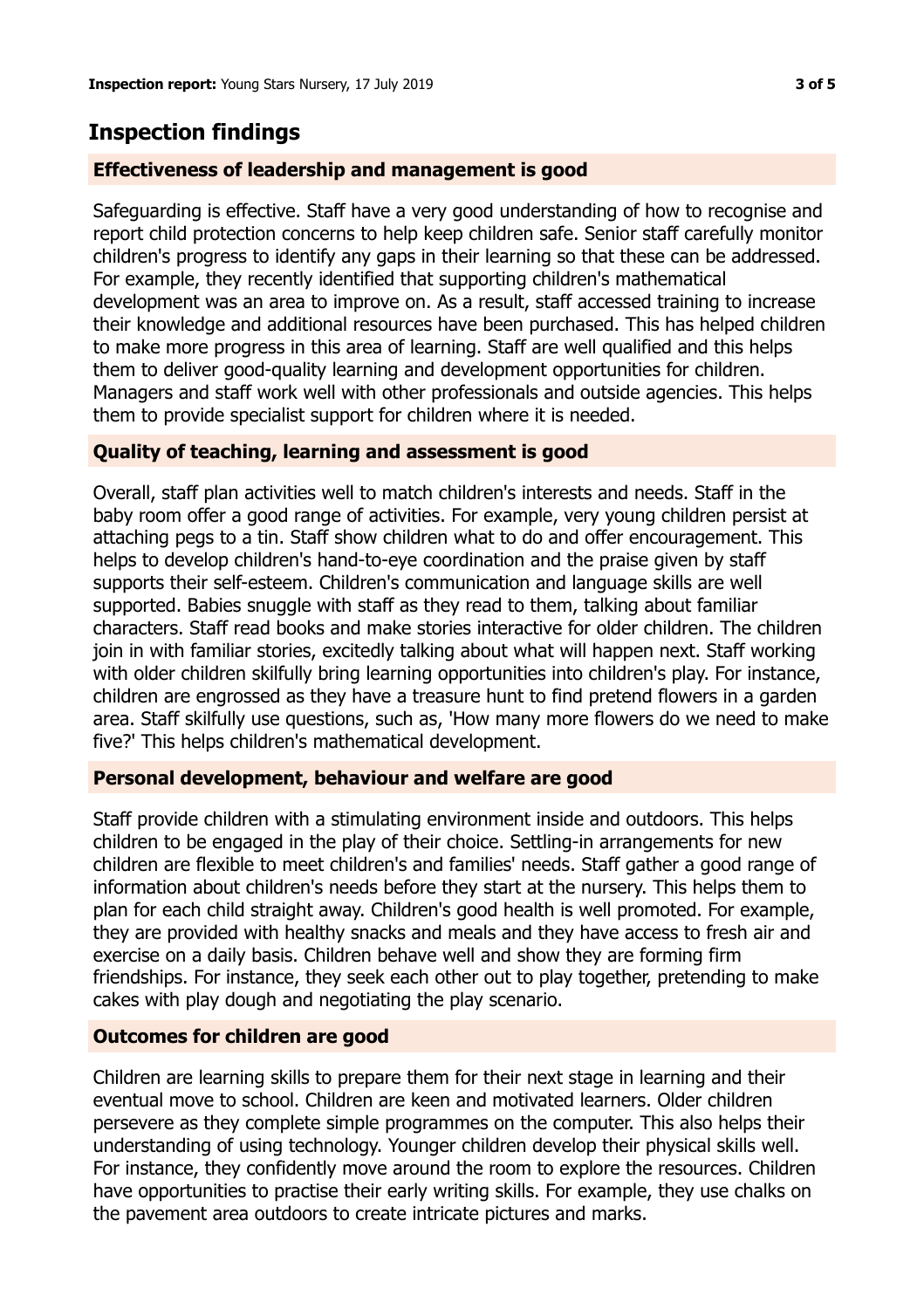## **Setting details**

| Unique reference number                      | 253585                                                                               |
|----------------------------------------------|--------------------------------------------------------------------------------------|
| <b>Local authority</b>                       | Lincolnshire                                                                         |
| <b>Inspection number</b>                     | 10072685                                                                             |
| <b>Type of provision</b>                     | Childcare on non-domestic premises                                                   |
| <b>Registers</b>                             | Early Years Register, Compulsory Childcare<br>Register, Voluntary Childcare Register |
| Day care type                                | Full day care                                                                        |
| Age range of children                        | $0 - 14$                                                                             |
| <b>Total number of places</b>                | 55                                                                                   |
| Number of children on roll                   | 54                                                                                   |
| Name of registered person                    | <b>Butlins Skyline Limited</b>                                                       |
| Registered person unique<br>reference number | RP522585                                                                             |
| Date of previous inspection                  | 18 April 2016                                                                        |
| <b>Telephone number</b>                      | 01754 762311 x5254                                                                   |

Young Stars Nursery registered in 1995. The nursery is situated within the grounds of a holiday resort. The nursery employs 20 members of childcare staff. Of these, 17 hold an appropriate early years qualification at level 3 or above. The nursery opens from Monday to Friday, all year round. Sessions are from 8.30am until 6pm. The nursery provides a holiday club for older children during the school holidays. The nursery provides funded early education for two-, three- and four-year-old children.

This inspection was carried out by Ofsted under sections 49 and 50 of the Childcare Act 2006 on the quality and standards of provision that is registered on the Early Years Register. The registered person must ensure that this provision complies with the statutory framework for children's learning, development and care, known as the early years foundation stage.

Any complaints about the inspection or the report should be made following the procedures set out in the guidance Complaints procedure: raising concerns and making complaints about Ofsted, which is available from Ofsted's website: www.ofsted.gov.uk. If you would like Ofsted to send you a copy of the guidance, please telephone 0300 123 4234, or email [enquiries@ofsted.gov.uk.](mailto:enquiries@ofsted.gov.uk)